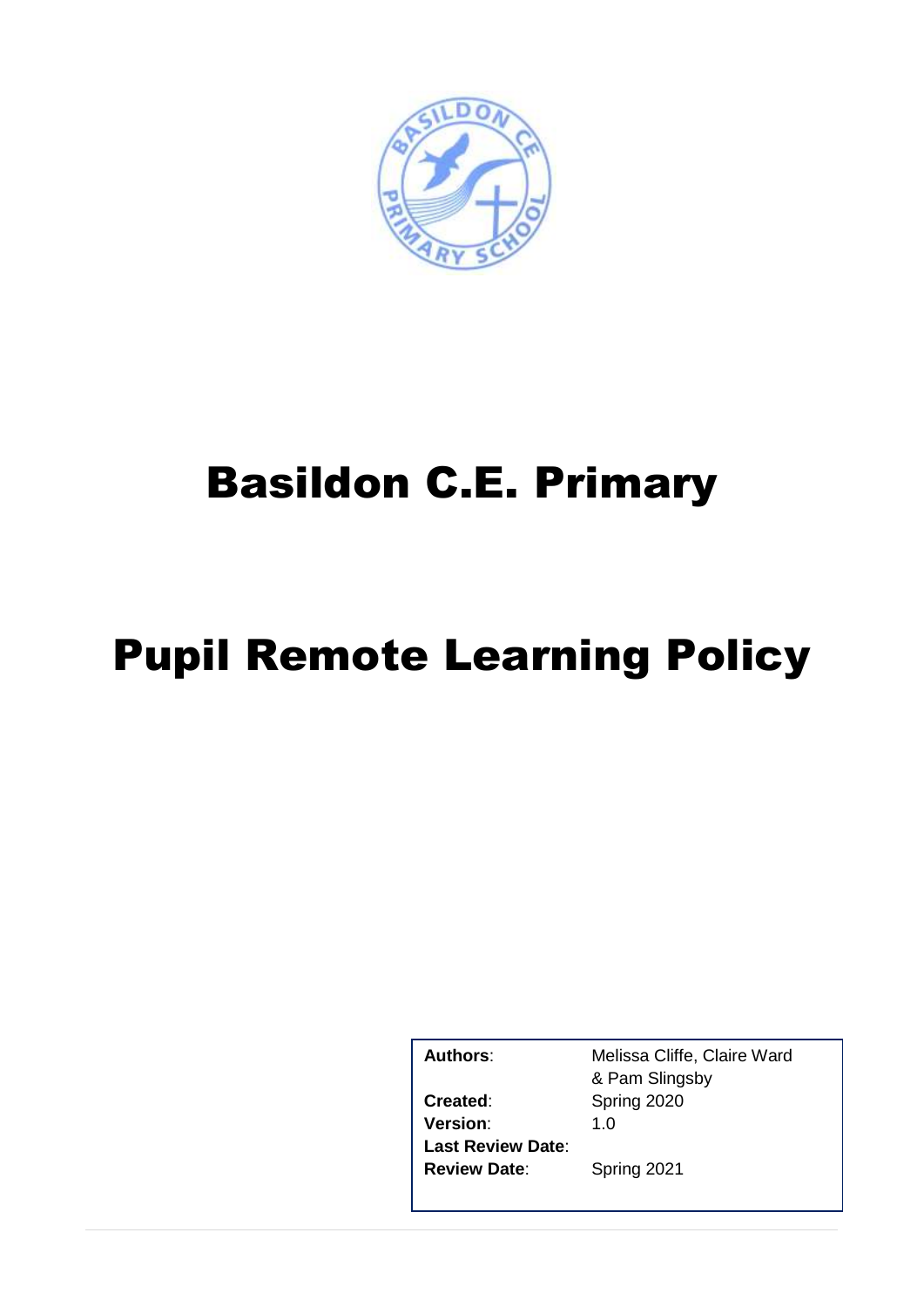# **Contents:**

**[Statement of intent](#page-2-0)** 

- 1. [Legal framework](#page-2-1)
- 2. [Roles and responsibilities](#page-3-0)
- 3. [Resources](#page-7-0)
- 4. [Online safety](#page-8-0)
- 5. [Safeguarding](#page-9-0)
- 6. [Data protection](#page-10-0)
- 7. [Marking and feedback](#page-10-1)
- 8. [Health and safety](#page-11-0)
- 9. [School day and absence](#page-12-0)
- 10. [Communication](#page-12-1)
- 11. [Monitoring and review](#page-13-0)

#### *CHANGE REGISTER*

| <b>DATE</b> | <b>ACTION</b>                                                          | BY           |
|-------------|------------------------------------------------------------------------|--------------|
| 20.03.2020  | Reviewed by SLT and Vice Chair of<br>Governors - issued to all parents | Pam Slingsby |
|             |                                                                        |              |
|             |                                                                        |              |
|             |                                                                        |              |
|             |                                                                        |              |
|             |                                                                        |              |
|             |                                                                        |              |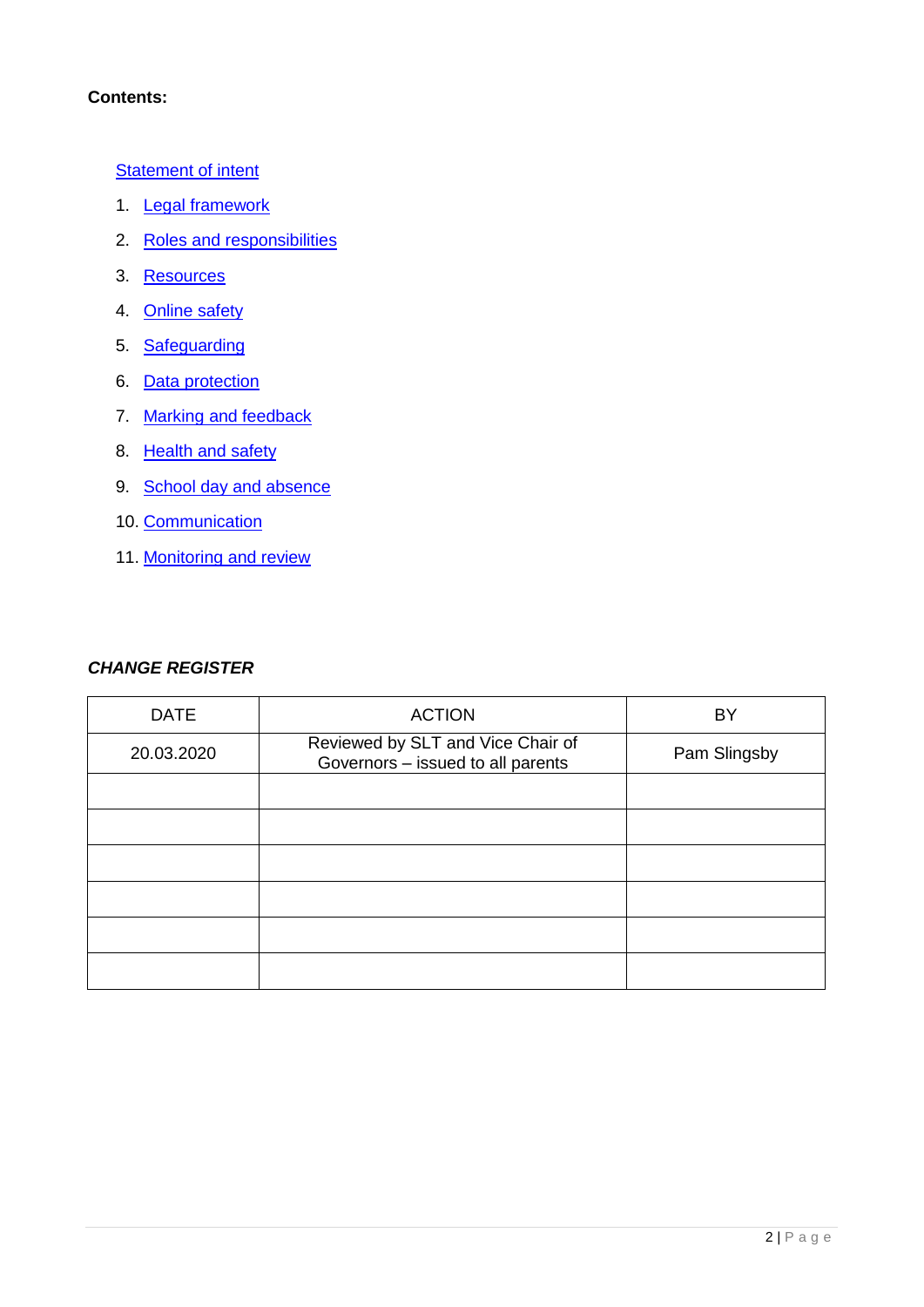#### <span id="page-2-0"></span>**STATEMENT OF INTENT**

At *Basildon C.E. Primary School,* we understand the need to continually deliver high quality education, including during periods of remote working – whether for an individual pupil or many. We recognise the importance of maintaining high expectations in all areas of school life and ensuring that all pupils have access to the learning resources and support they need to succeed.

Through the implementation of this policy, we aim to address the key concerns associated with remote working, such as online safety, access to educational resources, data protection, and safeguarding.

This policy aims to:

- Minimise the disruption to pupils' education and the delivery of the curriculum.
- Ensure provision is in place so that all pupils have access to high quality learning resources.
- Protect pupils from the risks associated with using devices connected to the internet.
- Ensure staff, parent, and pupil data remains secure and is not lost or misused.
- Ensure robust safeguarding measures continue to be in effect during the period of remote learning.
- Ensure all pupils have the provision they need to complete their work to the best of their ability, and to remain happy, healthy, and supported during periods of remote learning.

diffe

Headteacher Date: 20.03.2020

<span id="page-2-1"></span>

pp Jacquie Davies Chair of Governors Date: 20.03.2020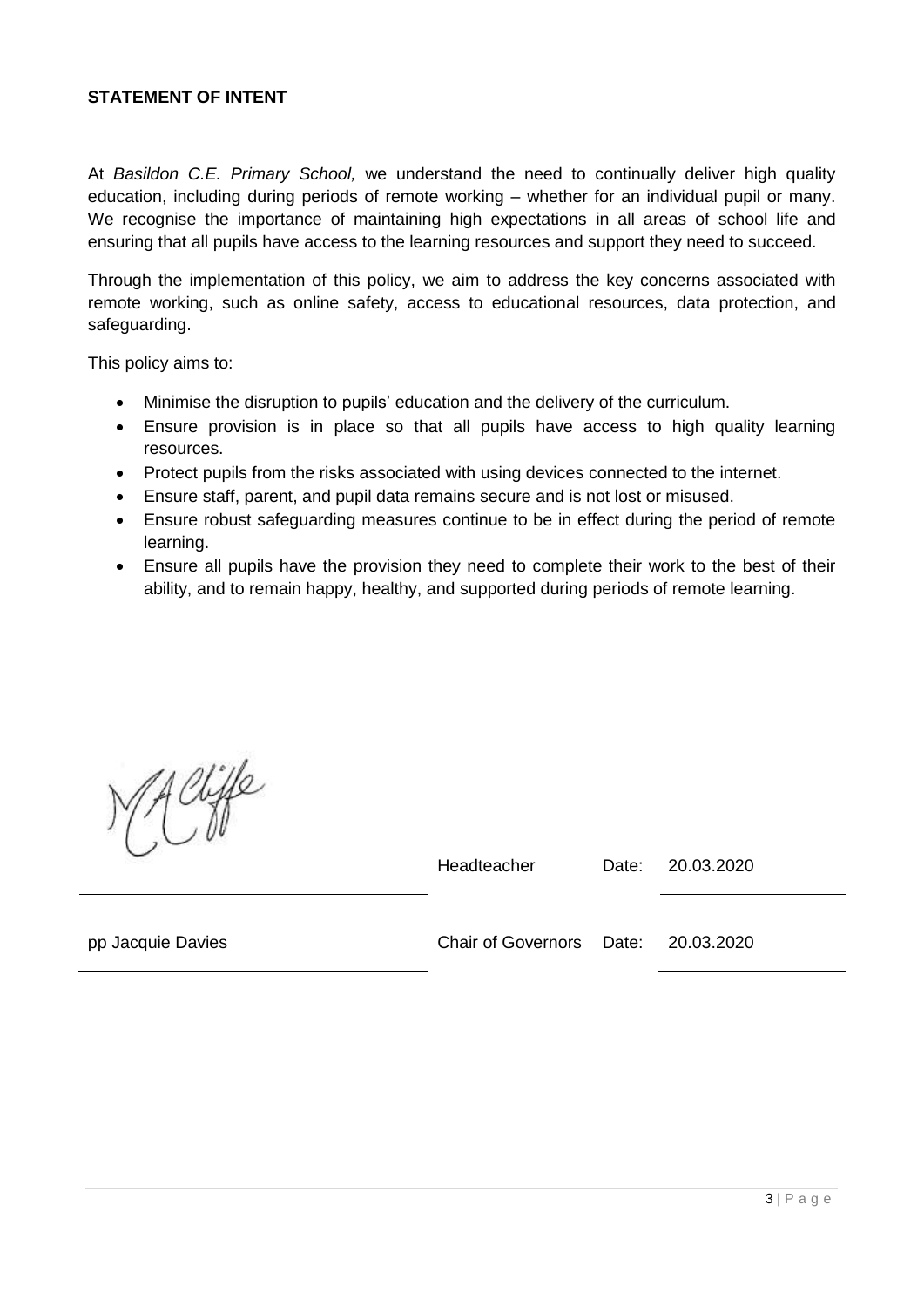#### **Legal framework**

- 1.1. This policy has due regard to all relevant legislation and statutory guidance including, but not limited to, the following:
	- Equality Act 2010
	- Education Act 2004
	- The General Data Protection Regulation (GDPR)
	- The Reporting of Injuries, Diseases and Dangerous Occurrences Regulations 2013
	- Data Protection Act 2018
- 1.2. This policy has due regard to national guidance including, but not limited to, the following:
	- DfE (2019) 'Keeping children safe in education'
	- DfE (2019) 'School attendance'
	- DfE (2017) 'Special educational needs and disability code of practice: 0 to 25 years'
	- DfE (2018) 'Health and safety: responsibilities and duties for schools'
	- DfE (2018) 'Health and safety for school children'
	- DfE (2016) 'Children missing education'
- <span id="page-3-0"></span>1.3. This policy operates in conjunction with the following school policies:
	- **Child Protection and Safeguarding Policy**
	- **Data Protection Policy**
	- **Special Educational Needs and Disabilities (SEND) Policy**
	- **•** Behaviour Policy
	- **Accessibility Policy**
	- **Marking and Feedback Policy**
	- **Curriculum Policy**
	- **Assessment Policy**
	- **Online Safety Policy**
	- **Health and Safety Policy**
	- **Staff Code of Conduct**
	- **School Code of Conduct**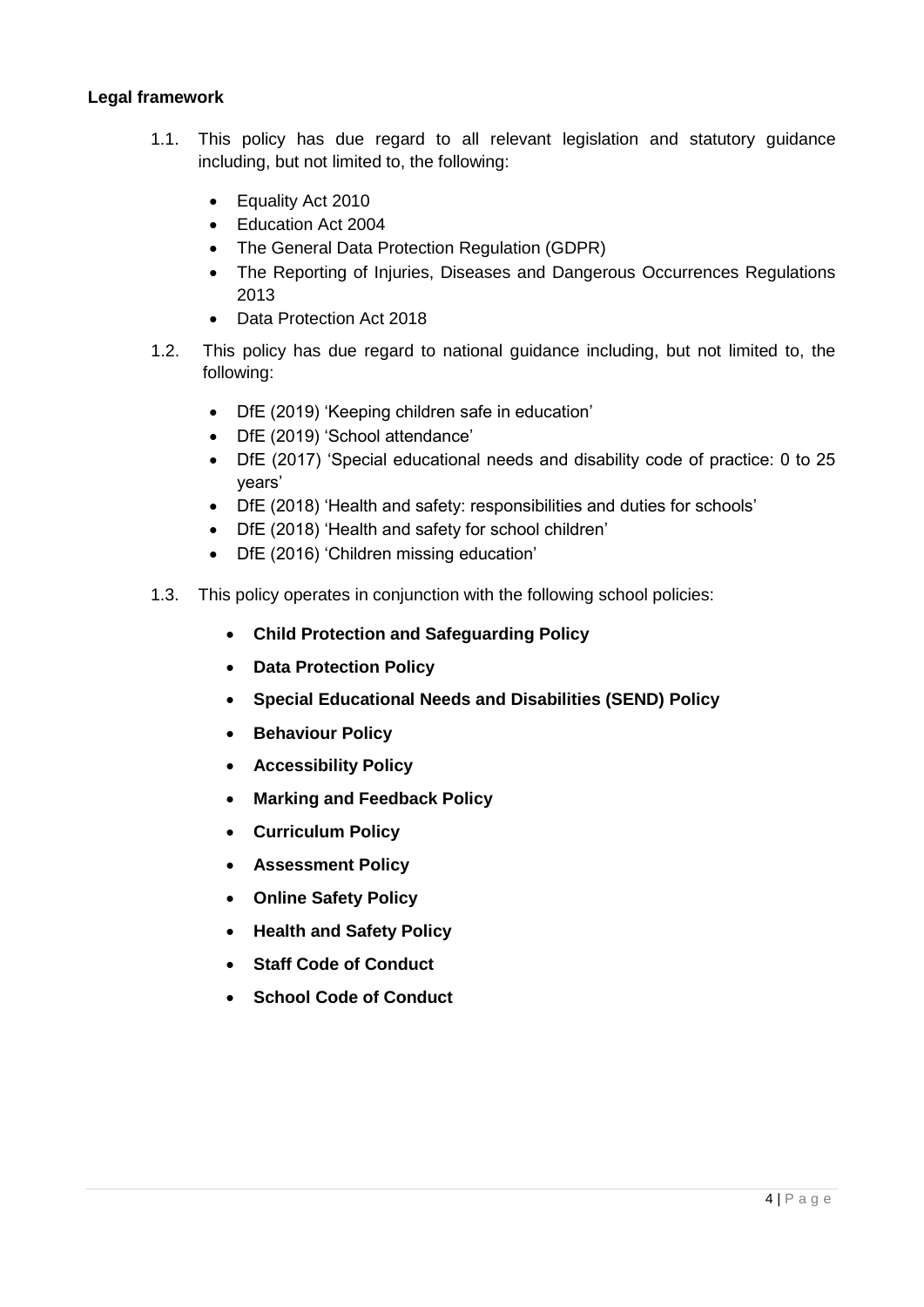# **2. Roles and responsibilities**

- 2.1. The Governing body is responsible for:
	- Ensuring that the school has robust risk management procedures in place. Ensuring that the school has a business continuity plan in place, where required.
	- Evaluating the effectiveness of the school's remote learning arrangements.
- 2.2. The Headteacher is responsible for:
	- Ensuring that staff, parents and pupils adhere to the relevant policies at all times.
	- Ensuring that there are arrangements in place for identifying, evaluating, and managing the risks associated with remote learning.
	- Ensuring that there are arrangements in place for monitoring incidents associated with remote learning.
	- Overseeing that the school has the resources necessary to action the procedures in this policy.
	- Reviewing the effectiveness of this policy on an annual basis and communicating any changes to staff, parents, and pupils.
	- Arranging any additional training staff may require to support pupils during the period of remote learning.
	- Conducting reviews on a weekly basis of the remote learning arrangements to ensure pupils' education does not suffer.
- 2.3. The School Business Manager is responsible for:
	- Ensuring that the relevant health and safety risk assessments are carried out within the agreed timeframes, in collaboration with the Headteacher.
	- Putting procedures and safe systems of learning into practice, which are designed to eliminate or reduce the risks associated with remote learning.
	- Ensuring that pupils identified as being at risk are provided with necessary information and instruction, as required.
	- Managing the effectiveness of health and safety measures through a robust system of reporting, investigating, and recording incidents.
	- Arranging the procurement of any equipment or technology required for staff to teach remotely and for pupils to learn from home.
	- Ensuring value for money when arranging the procurement of equipment or technology.
	- Ensuring that the school has adequate insurance to cover all remote working arrangements.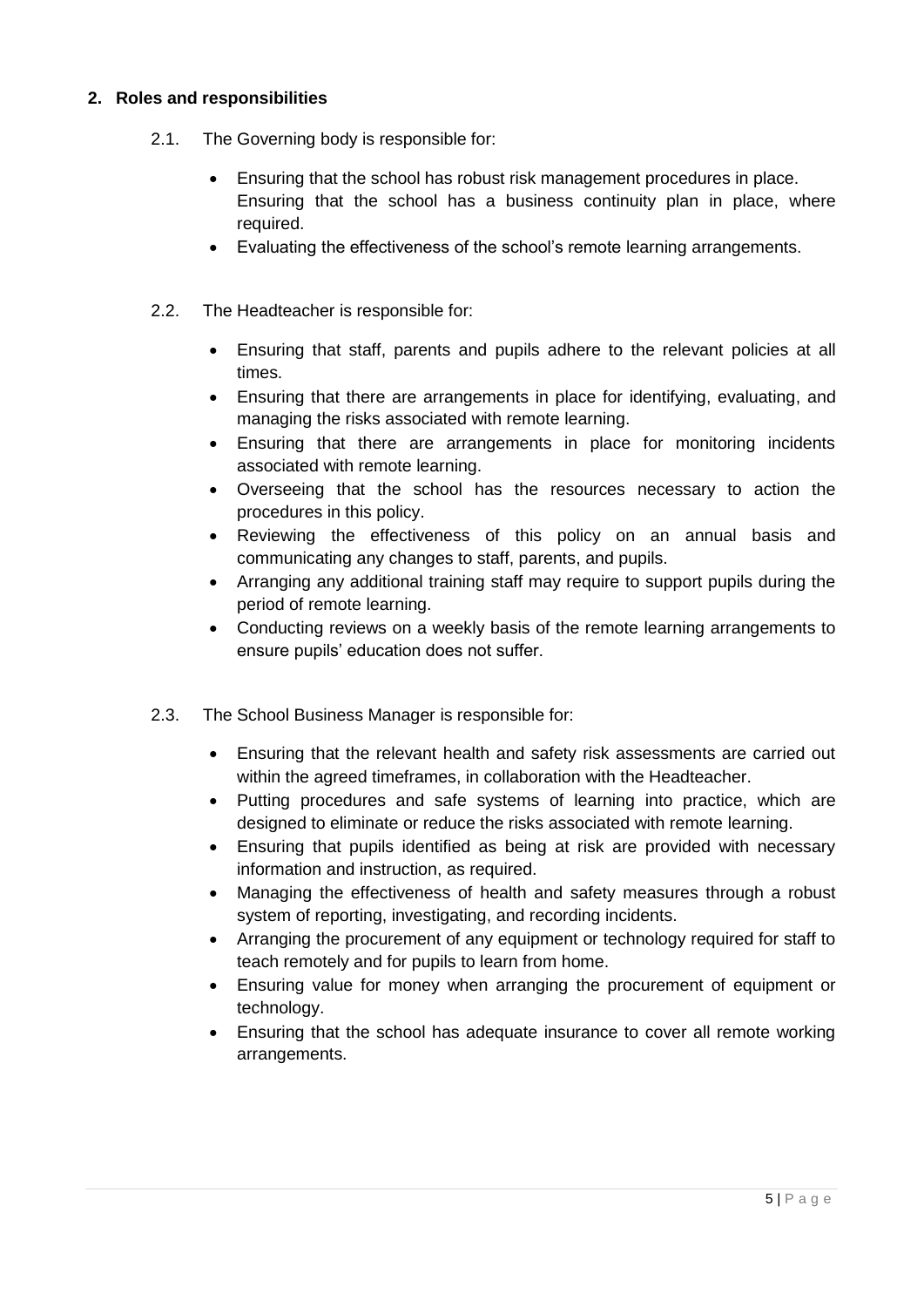- 2.4. The Data Protection Officer, presently the School Business Manager in liaison with the LA, is responsible for:
	- Overseeing that all school-owned electronic devices used for remote learning have adequate anti-virus software and malware protection.
	- Ensuring all staff, parents, and pupils are aware of the data protection principles outlined in the GDPR.
	- Ensuring that all computer programs used for remote learning are compliant with the GDPR and the Data Protection Act 2018.
	- Overseeing that any ICT equipment used for remote learning is resilient and can efficiently recover lost data.
- 2.5. The DSL team, presently the Headteacher, SENCo and School Business Manager, are responsible for:
	- Attending and arranging, where necessary, any safeguarding meetings that occur during the remote learning period.
	- Liaising with the IT Support to ensure that all technology used for remote learning is suitable for its purpose and will protect pupils online.
	- Identifying vulnerable pupils who may be at risk if they are learning remotely.
	- Ensuring that child protection plans are enforced while the pupil is learning remotely, and if not the Headteacher, liaising with the Headteacher and other organisations to make alternate arrangements for pupils who are at a high risk, where required.
	- Identifying the level of support or intervention required while pupils learn remotely and ensuring appropriate measures are in place.
	- Liaising with relevant individuals to ensure vulnerable pupils receive the support required during the period of remote working.
	- Ensuring all safeguarding incidents are adequately recorded and reported.
- 2.6. The SENCo is responsible for:
	- Liaising with the IT Support to ensure that the technology used for remote learning is accessible to all pupils and that reasonable adjustments are made where required.
	- Ensuring that pupils with EHC plans continue to have their needs met while learning remotely, and liaising with the Headteacher and other organisations to make any alternate arrangements for pupils with EHC plans and IHPs.
	- Identifying the level of support or intervention that is required while pupils with SEND learn remotely.
	- Ensuring that the provision put in place for pupils with SEND is monitored for effectiveness throughout the duration of the remote learning period.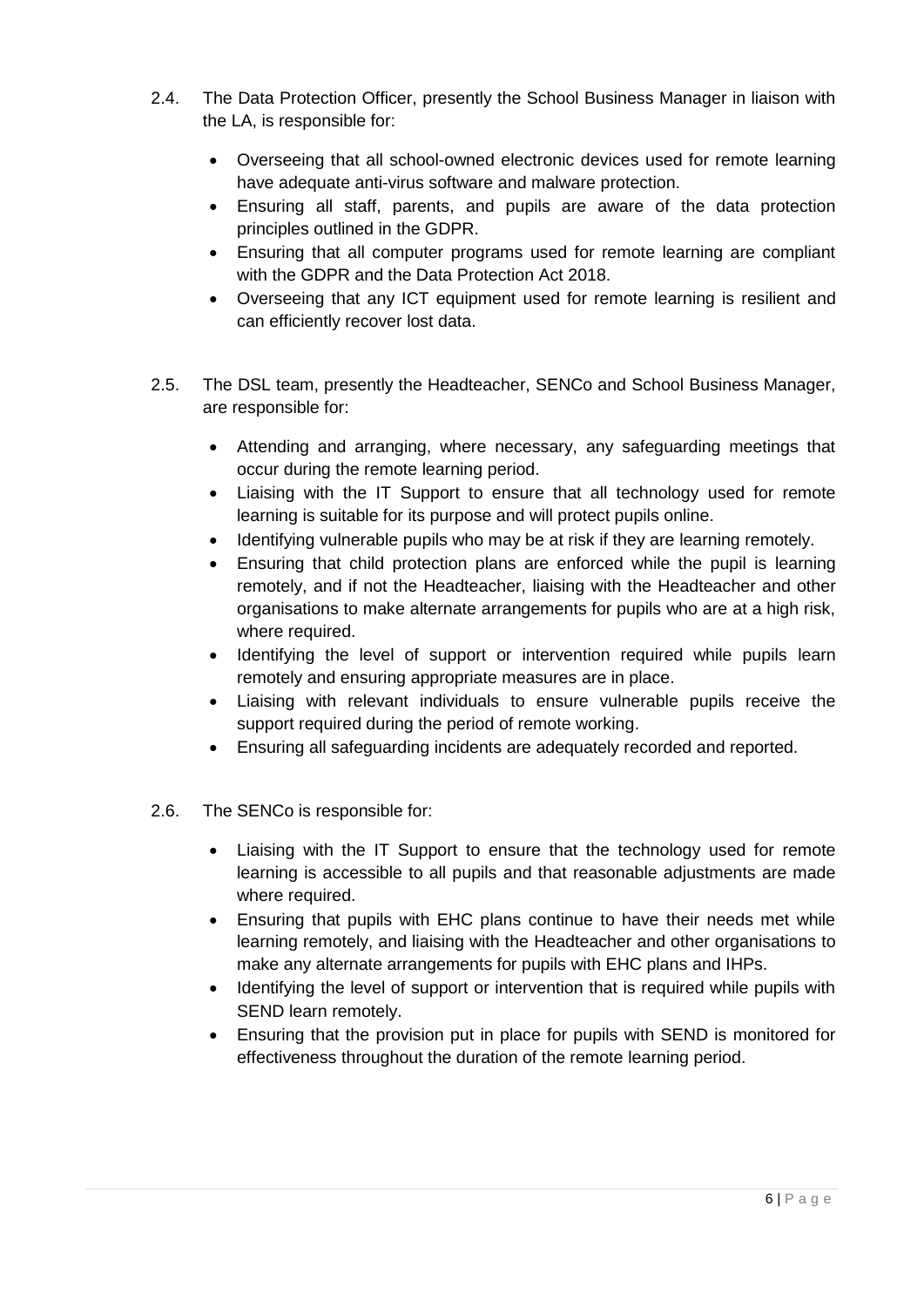- 2.7. The IT Support, presently Protek Education, are responsible for:
	- Ensuring that all school-owned devices used for remote learning have suitable anti-virus software installed, have a secure connection, can recover lost work, and allow for audio and visual material to be recorded, where required.
	- Ensuring that any programs or networks used for remote learning can effectively support a large number of users at one time, where required, e.g. undertaking 'stress' testing.
	- Working with the Senior Leadership Team to ensure that the equipment and technology used for learning remotely is accessible to all pupils and staff.
- 2.8. Staff members are responsible for:
	- Adhering to this policy at all times during periods of remote learning.
	- Reporting any health and safety incidents to the School Business Manager and asking for guidance as appropriate.
	- Reporting any safeguarding incidents to the DSL Team and asking for guidance as appropriate.
	- Taking part in any training conducted to meet the requirements of this policy, including training on how to use the necessary electronic equipment and software.
	- Reporting any dangers or potential dangers they identify, as well as any concerns they may have about remote learning, to the Headteacher.
	- Reporting any defects on school-owned equipment used for remote learning to the School Business Manager who will liaise with IT Support.
	- Adhering to the Staff Code of Conduct at all times.
- 2.9. Parents are responsible for:
	- Adhering to this policy at all times during periods of remote learning.
	- Ensuring their child is available to learn remotely at the times set out in paragraphs [9.1](#page-12-2) and [9.2](#page-12-3) of this policy, and that the schoolwork set is completed on time and to the best of their child's ability.
	- Reporting any technical issues to the school as soon as possible.
	- Ensuring that their child always has access to remote learning material during the times set out in paragraphs [9.1](#page-12-2) and [9.2.](#page-12-3)
	- Reporting any absence in line with the terms set out in paragraph [9.6.](#page-12-4)
	- Ensuring their child uses the equipment and technology used for remote learning as intended.
	- Adhering to the School Code of Conduct at all times.
- 2.10. Pupils are responsible for:
	- Adhering to this policy at all times during periods of remote learning.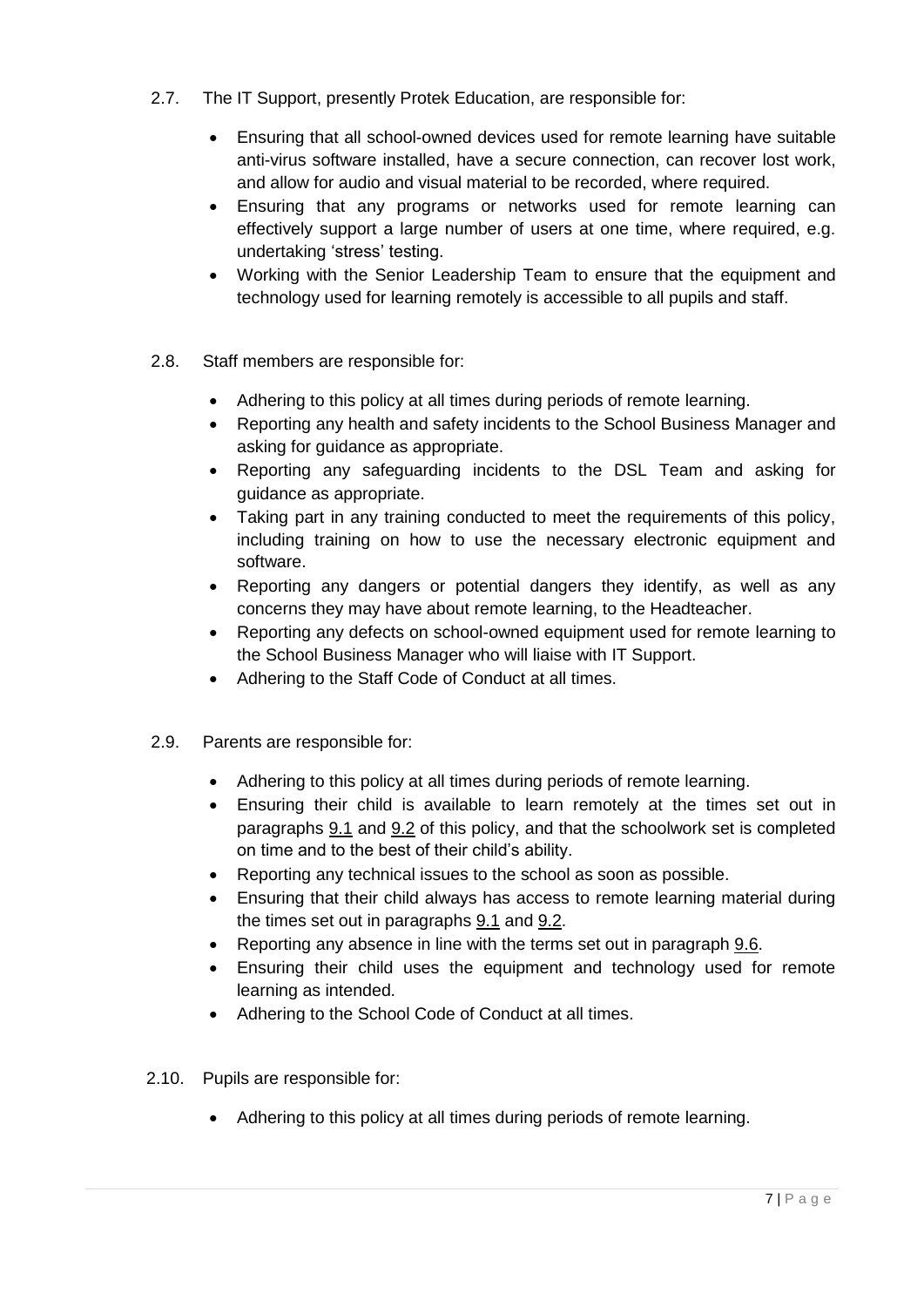- Ensuring they are available to learn remotely at the times set out in paragraphs [9.1](#page-12-2) and [9.2](#page-12-3) of this policy, and that their schoolwork is completed on time and to the best of their ability.
- Reporting any technical issues to their teacher as soon as possible.
- Ensuring they have access to remote learning material and notifying a responsible adult if they do not have access.
- Notifying a responsible adult if they are feeling unwell or are unable to complete the schoolwork they have been set.
- Ensuring they use any equipment and technology for remote learning as intended.
- Adhering to the Behaviour Policy at all times.

# <span id="page-7-0"></span>**3. Resources**

#### **Learning materials**

- 3.1. For the purpose of providing remote learning, the school may make use of all appropriate resources, including but not limited to:
	- Work booklets
	- $\bullet$  Fmail
	- Access to a populated Google drive
	- Past and mock exam papers
	- Online learning portals
	- Educational websites
	- Reading tasks
- 3.2. Reasonable adjustments will be made to ensure that all pupils have access to the resources needed for effective remote learning.
- 3.3. Lesson plans will be adapted to ensure that the curriculum remains fully accessible via remote learning, where practical – where this is not practical, the school will ensure pupils can catch up on these areas of the curriculum when they return to school.
- 3.4. Teaching staff will liaise with the SENCo and other relevant members of staff to ensure all pupils remain fully supported for the duration of the remote learning period.
- 3.5. Any defects or issues with remote learning resources will be reported as soon as possible to the relevant member of staff.
- 3.6. Pupils will be required to use their own or family-owned equipment to access remote learning resources, unless the school agrees to provide or loan equipment, e.g. laptops.
- 3.7. Pupils and parents will be required to maintain the upkeep of any equipment they use to access remote learning resources.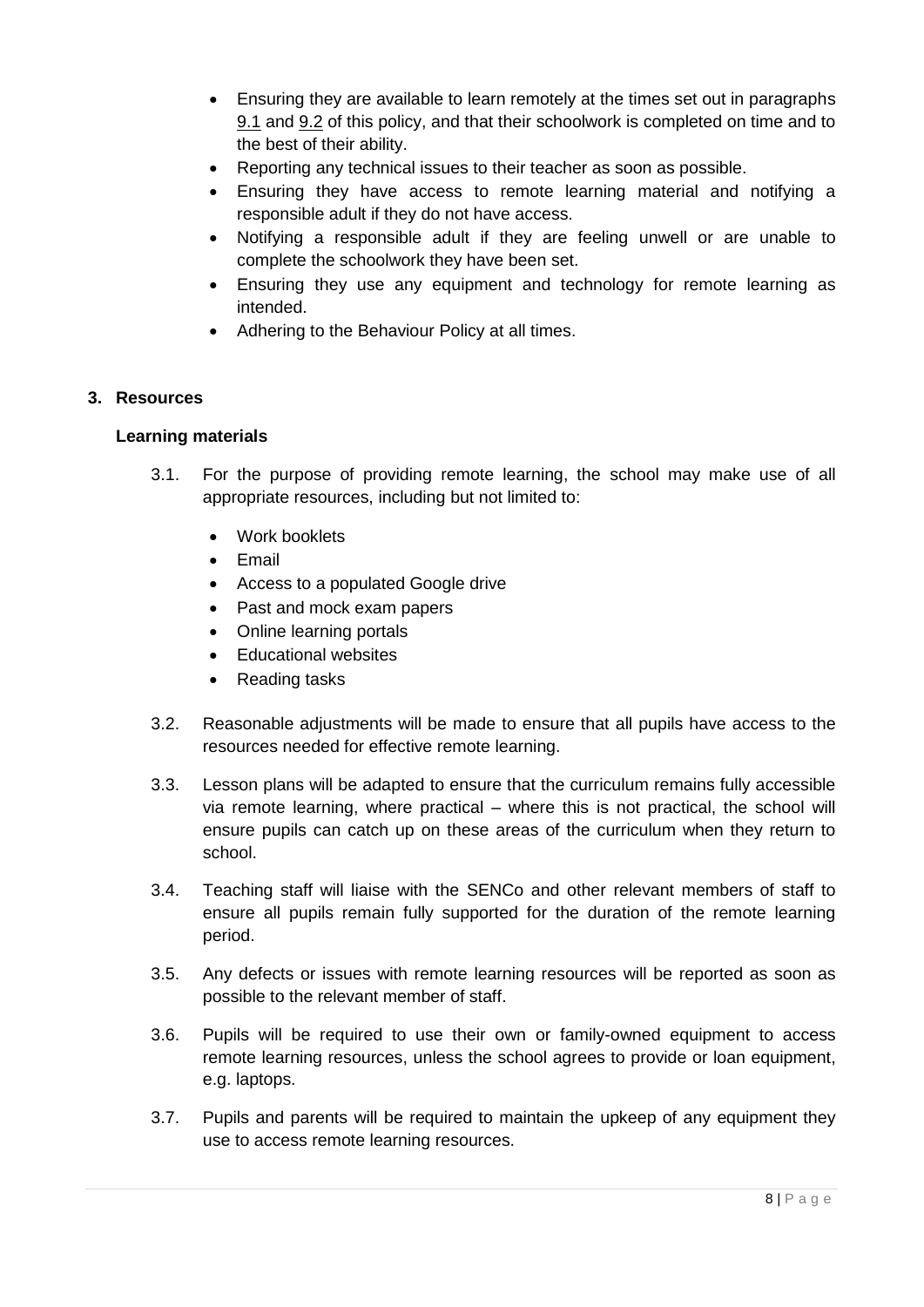- 3.8. Teaching staff will oversee academic progression for the duration of the remote learning period and will mark and provide feedback on work in line with [section 7](#page-10-1) of this policy.
- 3.9. The arrangements for any 'live' classes, e.g. webinars, will be communicated via email or Class DoJo no later than **one day** before the allotted time and kept to a reasonable length of no more than **one hour** per session.
- 3.10. IT Support are not responsible for providing technical support for equipment that is not owned by the school.

# **Food provision**

- 3.11. The school will signpost parents via SchoolComms towards additional support for ensuring their children continue to receive the food they need, e.g. food banks.
- 3.12. Where applicable, the school may provide pupils who receive FSM with a Grab & Go simple picnic bag which can be collected from the main school reception, Monday to Friday (excluding public holidays) at noon.
- 3.13. Where Grab & Go bags are provided, parents will be required to order at least 72 hours in advance via the agreed means i.e. Google form or catering contractor online ordering system.
- 3.14. Where applicable, the school may provide pupils of key workers, vulnerable children and those who receive FSM with a hot cooked lunch as part of their curricular activity when they are studying at school during a period of closure.

#### **Costs and expenses**

- 3.15. The school will not contribute to any household expenses incurred while pupils learn remotely, e.g. heating, lighting, or council tax.
- 3.16. The school will not reimburse any costs for travel between pupils' homes and the school premises.
- 3.17. The school will not reimburse any costs for childcare.

#### <span id="page-8-0"></span>**4. Online safety**

- 4.1. This section of the policy will be enacted in conjunction with the school's Online Safety Policy.
- 4.2. Where possible, all interactions will be textual and public.
- 4.3. Pupils not using devices or software as intended will be disciplined in line with the Behavioural Policy.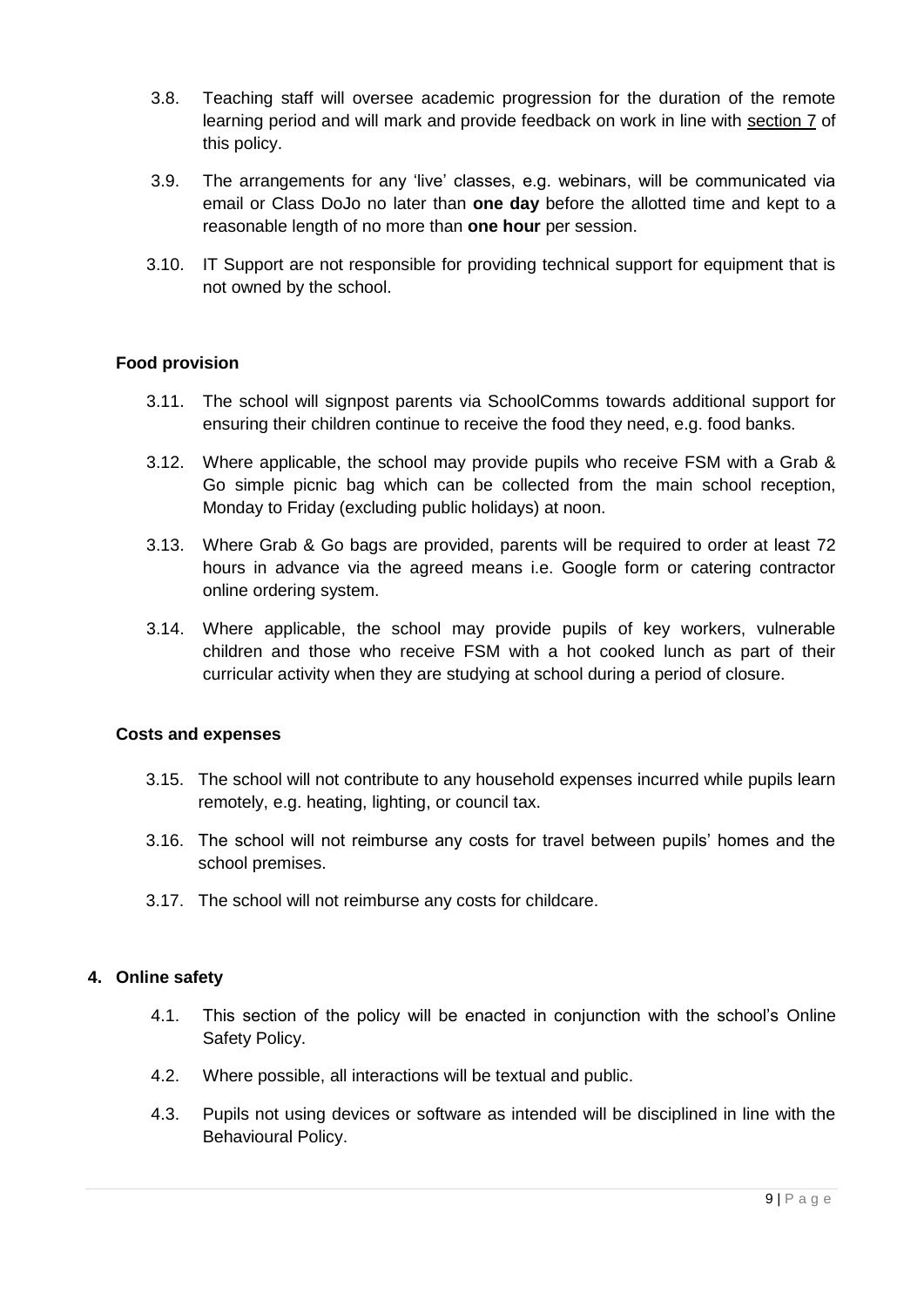- 4.4. The school will risk assess the technology used for remote learning prior to use and ensure that there are no privacy issues or scope for inappropriate use.
- 4.5. The school will consult with parents where possible, at least *two weeks* prior to the period of remote learning about what methods of delivering remote teaching are most suitable – alternate arrangements will be made where necessary.
- 4.6. The school will ensure that all school-owned equipment and technology used for remote learning has suitable anti-virus software installed, can establish secure connections, can recover lost work, and allows for audio and visual material to be recorded or downloaded, where required.
- 4.7. The school will communicate to parents via letter about any precautionary measures that need to be put in place if their child is learning remotely using their own/family-owned equipment and technology, e.g. ensuring that their internet connection is secure.
- 4.8. The school will not be responsible for providing access to the internet off the school premises and will not be responsible for providing online safety software, e.g. antivirus software, on devices not owned by the school.

# <span id="page-9-0"></span>**5. Safeguarding**

- 5.1. This section of the policy will be enacted in conjunction with the school's Child Protection and Safeguarding Policy.
- 5.2. The DSL Team will identify 'vulnerable' pupils (pupils who are deemed to be vulnerable or are at risk of harm) via risk assessment prior to the period of remote learning.
- 5.3. The DSL Team will arrange for regular contact to be made with vulnerable pupils, prior to the period of remote learning.
- 5.4. Phone calls made to vulnerable pupils will be made using school phones where possible.
- 5.5. The DSL Team will arrange for regular contact with vulnerable pupils once per week at minimum, with additional contact, including home visits, arranged where required.
- 5.6. All contact with vulnerable pupils will be recorded on paper and suitably stored in line with the Records Management Policy.
- 5.7. The DSL Team will keep in contact with vulnerable pupils' social workers or other care professionals during the period of remote working, as required.
- 5.8. All home visits **must**:
	- Have at least one suitably trained individual present.
	- Be undertaken by no fewer than two members of staff.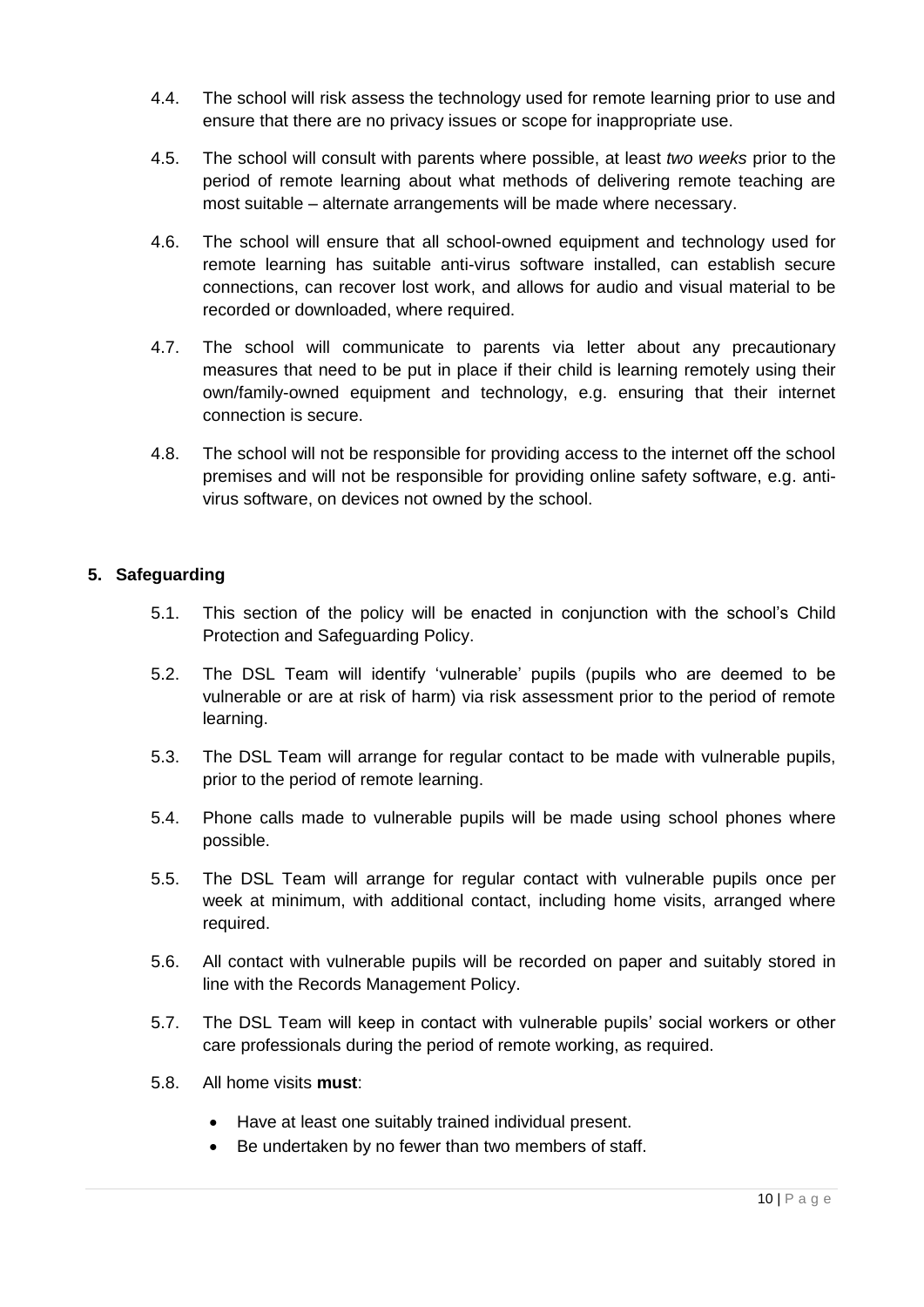- Be suitably recorded on paper and the records stored so that the DSL Team has access to them.
- Actively involve the pupil.
- 5.9. Vulnerable pupils will be provided with a means of contacting the DSL Team, or any other relevant member of staff – this arrangement will be set up by the DSL Team prior to the period of remote learning.
- 5.10. A member of the DSL Team will meet (in person or remotely) with the relevant members of staff DSL Team per DSL Team to discuss new and current safeguarding arrangements for vulnerable pupils learning remotely.
- 5.11. All members of staff will report any safeguarding concerns to the DSL Team immediately.

#### <span id="page-10-0"></span>**6. Data protection**

- 6.1. This section of the policy will be enacted in conjunction with the school's Data Protection Policy.
- 6.2. Staff members will be responsible for adhering to the GDPR when teaching remotely and will ensure the confidentiality and integrity of their devices at all times.
- 6.3. Sensitive data will only be transferred between devices if it is necessary to do so for the purpose of remote learning and teaching.
- 6.4. Any data that is transferred between devices will be suitably encrypted or have other data protection measures in place so that if the data is lost, stolen, or subject to unauthorised access, it remains safe until recovered.
- 6.5. Parents' and pupils' up-to-date contact details will be collected prior to the period of remote learning.
- 6.6. All contact details will be stored in line with the Data Protection Policy and retained in line with the Records Management Policy.
- 6.7. The school will not permit paper copies of contact details to be taken off the school premises.
- 6.8. Pupils are not permitted to let their family members or friends use any school-owned equipment which contains personal data.
- 6.9. Any breach of confidentiality will be dealt with in accordance with the school's Data and E-Security Breach Prevention Management Plan.
- <span id="page-10-1"></span>6.10. Any intentional breach of confidentiality will be dealt with in accordance with the school's Behaviour Policy or the Disciplinary Policy and Procedure.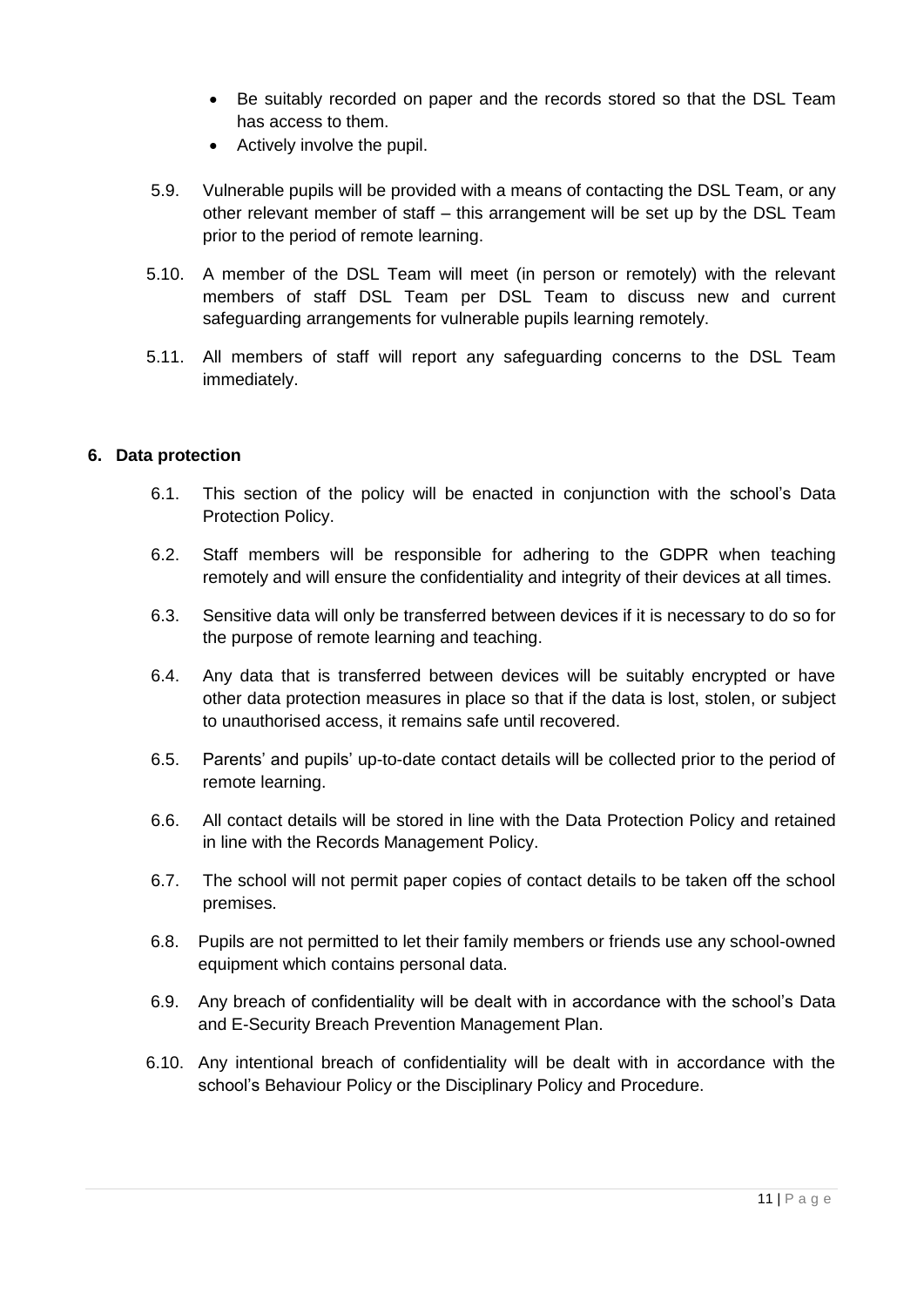# **7. Marking and feedback**

- 7.1. All schoolwork set through remote learning must be:
	- Complete when returned to the relevant email address: [tigers@basildonprimary.org.uk](mailto:tigers@basildonprimary.org.uk) [lemurs@basildonprimary.org.uk](mailto:lemurs@basildonprimary.org.uk) [pandas@basildonprimary.org.uk](mailto:pandas@basildonprimary.org.uk) [leopards@basildonprimary.org.uk](mailto:leopards@basildonprimary.org.uk) [lions@basildonprimary.org.uk](mailto:lions@basildonprimary.org.uk) [wolves@basildonprimary.org.uk](mailto:wolves@basildonprimary.org.uk) [eagles@basildonprimary.org.uk](mailto:eagles@basildonprimary.org.uk)
	- Tiger Class work and feedback can be exchanged via *Tapestry*.
	- Returned before the deadline set by the relevant member of teaching staff.
	- Completed to the best of the pupil's ability.
	- The pupil's own work.
	- Marked in line with the Marking and Feedback Policy.
	- Returned to the pupil, once marked, by an agreed date.
- 7.2. The school expects pupils and staff to maintain a good work ethic and a high quality of work during the period of remote learning.
- 7.3. Pupils are accountable for the completion of their own schoolwork teaching staff will contact parents via *Class Dojo*, or *Tapestry* in the case of Tiger class, if their child is not completing their schoolwork or their standard of work has noticeably decreased.
- 7.4. Work that cannot be completed for genuine reasons will be completed when the pupil returns to school.
- 7.5. Teaching staff will monitor the academic progress of pupils with and without access to the online learning resources and discuss additional support or provision with the Headteacher as soon as possible.
- 7.6. Teaching staff will monitor the academic progress of pupils with SEND and discuss additional support or provision with the SENCo as soon as possible.

#### <span id="page-11-0"></span>**8. Health and safety**

- 8.1. This section of the policy will be enacted in conjunction with the school's Health and Safety Policy.
- 8.2. Teaching staff and IT Support will ensure pupils are shown how to use the necessary equipment and technology safely and correctly prior to the period of remote learning.
- 8.3. If using electronic devices during remote learning, pupils will be encouraged to take a five minute screen break every two hours.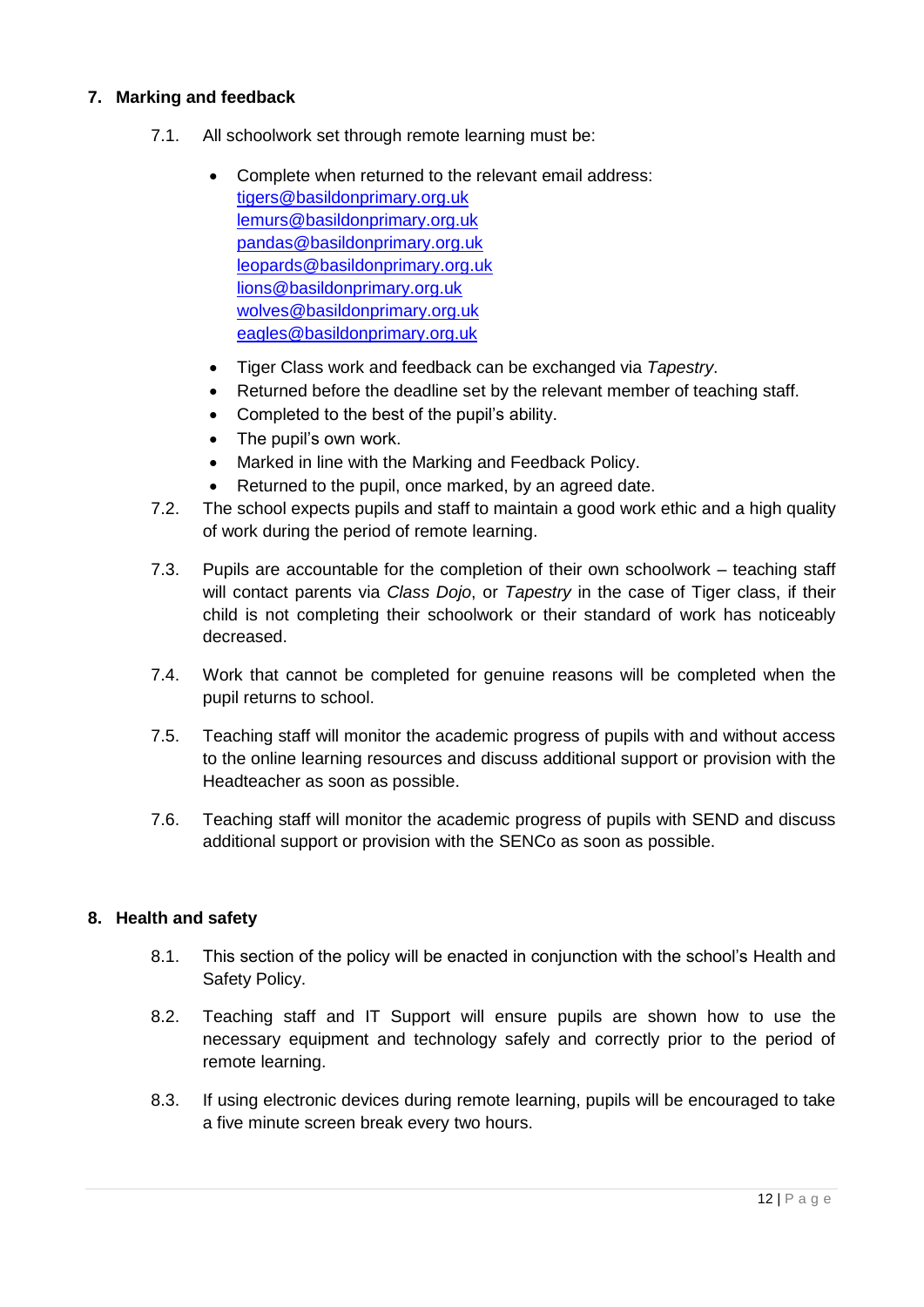- 8.4. Screen break frequency will be adjusted to five minutes every hour for younger pupils or pupils with medical conditions who require more frequent screen breaks.
- 8.5. If any incidents or near-misses occur in a pupil's home, they or their parents are required to report these to the School Business Manager or other relevant member of staff immediately so that appropriate action can be taken.

#### <span id="page-12-2"></span><span id="page-12-0"></span>**9. School day and absence**

- 9.1. Pupils will be present for remote learning by 9:30am and cease their remote learning at 3:00pm from Monday to Friday, with the exception of breaks and lunchtimes.
- <span id="page-12-3"></span>9.2. Pupils will be present for remote learning during school holidays with the exception of public holidays, unless otherwise advised.
- 9.3. Pupils with SEND or additional medical conditions who require more regular breaks, e.g. sensory breaks, are not expected to do schoolwork during their breaks.
- 9.4. Pupils who are unwell are not expected to be present for remote working until they are well enough to do so.
- <span id="page-12-4"></span>9.5. Parents will inform their child's teacher via absent@basildonprimary.org.uk no later than 9:30am if their child is unwell.

#### <span id="page-12-1"></span>**10. Communication**

- 10.1. The school will ensure adequate channels of communication are arranged in the event of an emergency.
- 10.2. The school will communicate with parents via SchoolComms and the **school**  website about remote learning arrangements as soon as possible.
- 10.3. The Headteacher will communicate with staff as soon as possible via email about any remote learning arrangements.
- 10.4. Members of staff involved in remote teaching will ensure they have a working mobile device that is available to take phone calls during their agreed working hours.
- 10.5. The school understands that pupils learning remotely have the right to privacy outof-hours and should be able to separate their school and home lives – communication is only permitted during school hours.
- 10.6. Members of staff will have contact with their line manager at least once per week.
- 10.7. Parents and pupils will inform the relevant member of staff as soon as possible if schoolwork cannot be completed.